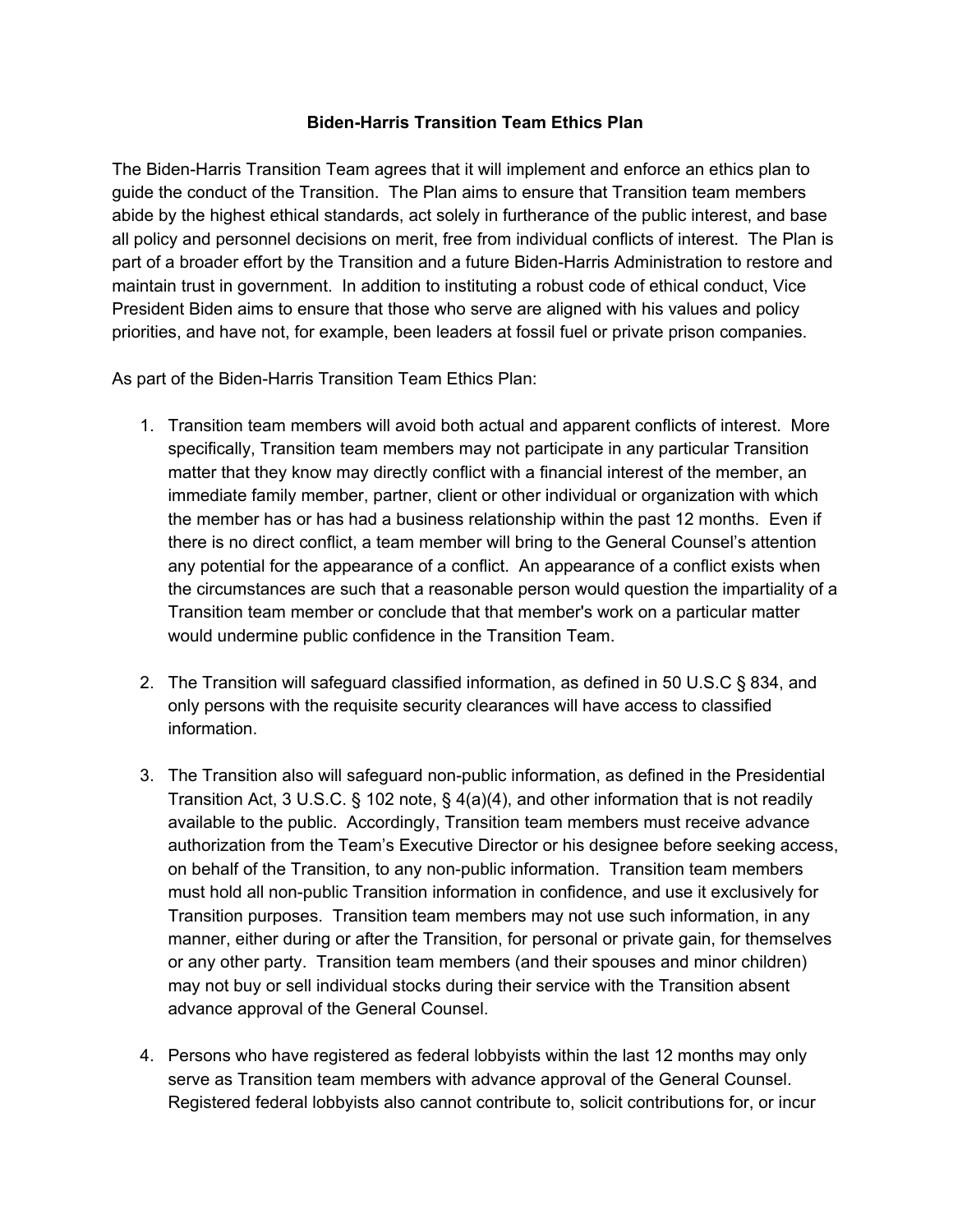any expenses on behalf of, the Transition. Transition team members who have engaged in lobbying activities regulated under the Lobbying Disclosure Act of 1995 (2 U.S.C. § 1601 et seq.), regardless of whether they have registered under the Act, cannot work on any specific Transition matter if they lobbied on the matter in the previous 12 months or plan to lobby on the matter in the subsequent 12 months without advance approval of the General Counsel.

- 5. Persons who have represented, aided, or advised a foreign government or foreign political party in the previous year, including persons registered under the Foreign Agents Registration Act of 1938 (22 U.S.C. § 611, *et seq*.), may only serve as Transition team members with advance approval of the General Counsel, and may not, for the duration of their service on the Transition and 12 months thereafter, engage in such activities. Foreign nationals may not serve as Transition team members without advance approval of the General Counsel.
- 6. Transition team members may not misuse their positions. In all Transition-related activities, team members may not make any representations on behalf of Vice President Biden or Senator Harris, their designees, or a Transition team official without authorization. Transition team members may only identify themselves as acting on behalf of the Transition in Transition-related matters, and may only use any property entrusted to them by the Transition for Transition-related activities.
- 7. While serving the Transition, a Transition team member may not communicate with or appear before, with the intent to influence, any federal department or agency with respect to which he or she has substantial responsibility during the activities of the Biden-Harris Transition Team, on behalf of any other person or entity (except federal, state, local or tribal government entities). Likewise, for the 12 months following the member's Transition service, the Transition team member may not represent back to departments or agencies on particular matters the team member worked on during the Transition.
- 8. Transition team members (and their immediate family) may not accept or solicit a gift (money or anything of value) that is, or may reasonably appear to be, given to influence or reward the Transition's operations, decisions, advice, recommendations, or actions.
- 9. Transition team members may not promote their work for the Transition during their service and for 12 months thereafter in any business or professional marketing materials.
- 10. Transition team members will sign the Biden-Harris Transition Team Code of Ethical Conduct that incorporates the content of this Plan, and is attached hereto.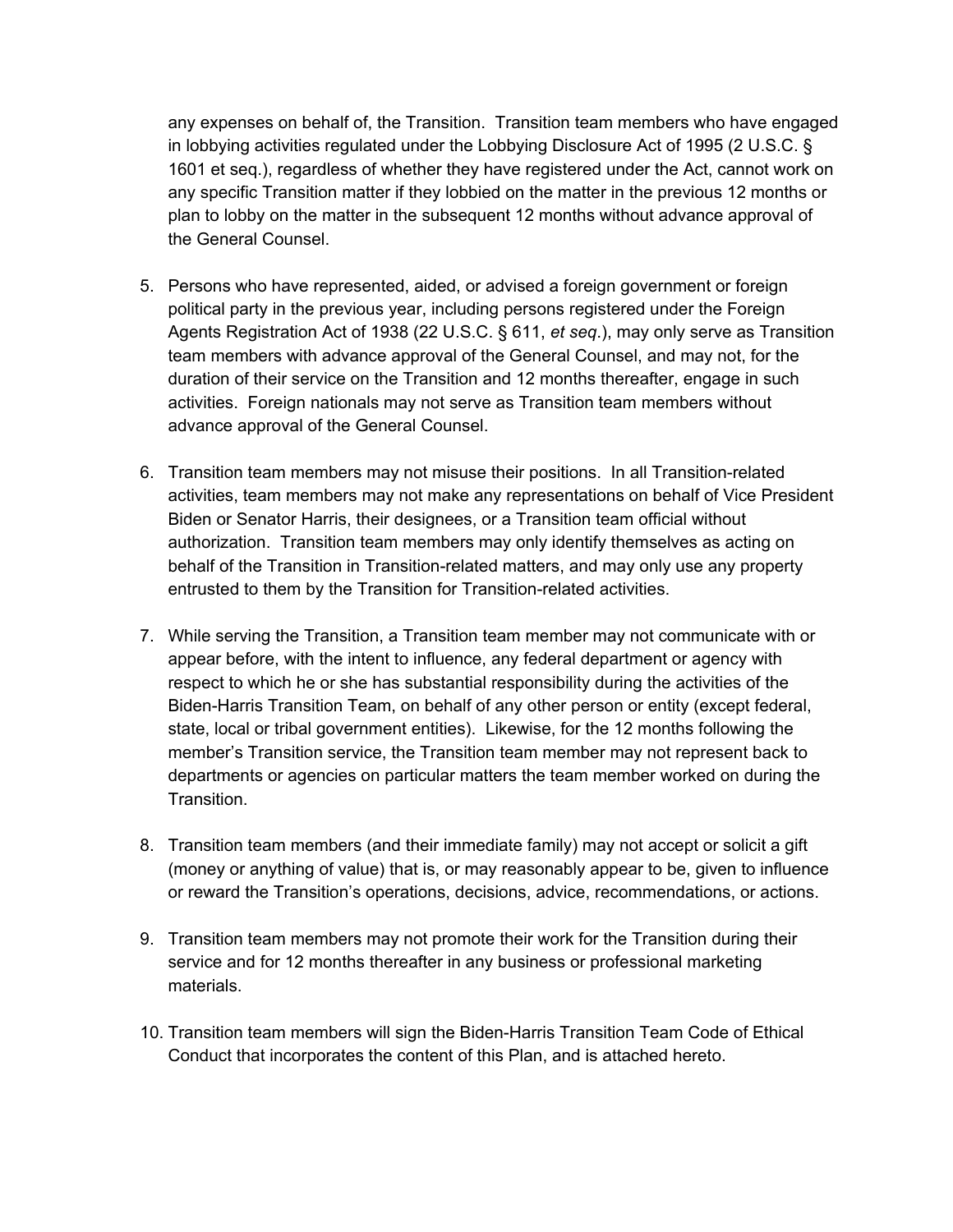Should Vice President Biden become the President-elect, he will avoid both actual and apparent conflicts of interest. He will hold only non-conflicting assets, such as assets exempt from conflict by regulation, *see* 5 C.F.R. 2640, Subpart B.

All Transition personnel will be trained on ethics requirements and Transition legal staff will be available to counsel personnel on their individual circumstances. The Transition has adopted a whistleblower policy and will address promptly alleged violations of ethics requirements. Jessica Hertz, the General Counsel for the Transition, and her designees, will be responsible for enforcement, oversight, and compliance of the Biden-Harris Transition Team Code of Ethical Conduct.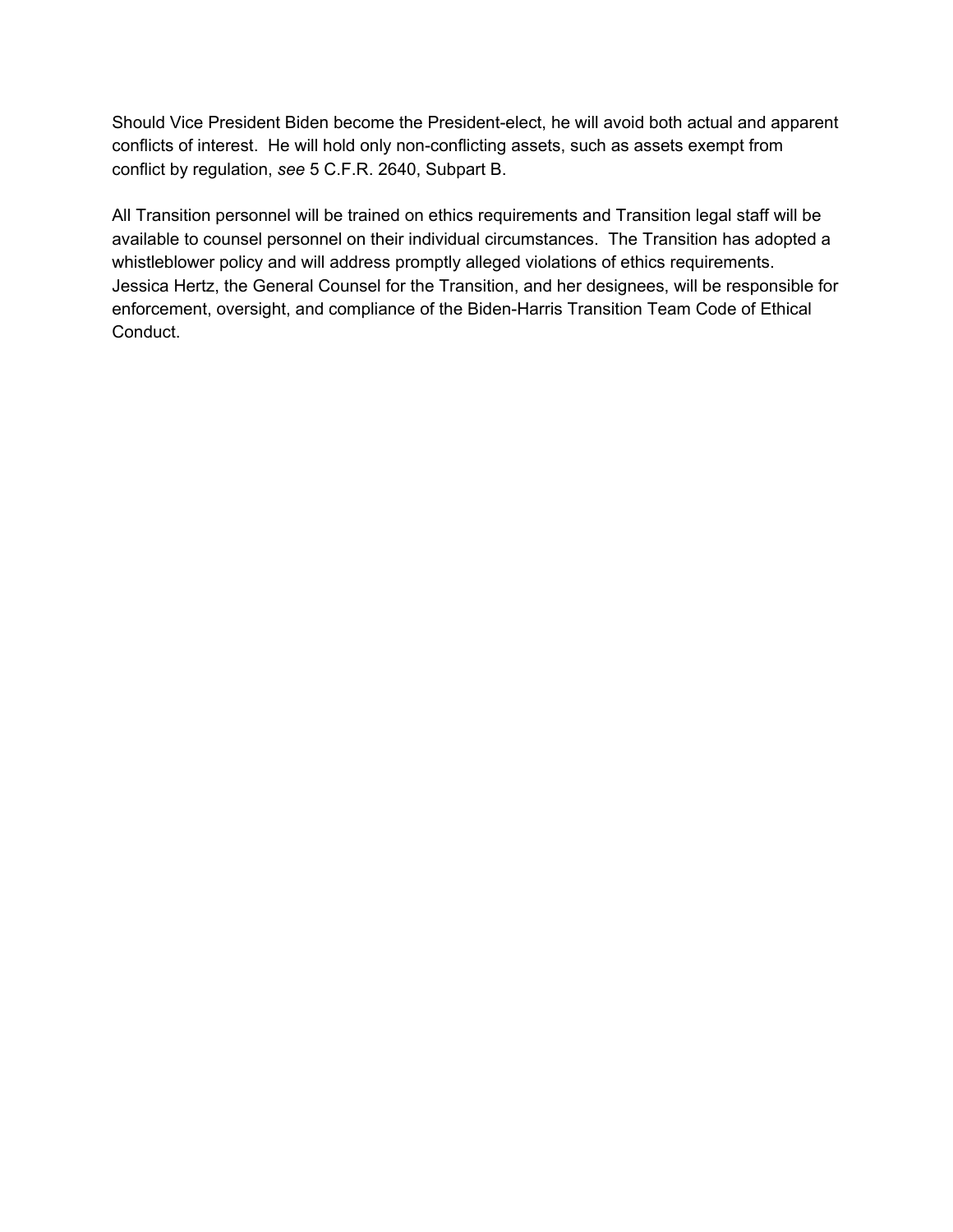## **Biden-Harris Transition Team Code of Ethical Conduct**

As a condition of being permitted to serve as a member of the Biden-Harris Transition Team, I agree to abide by the following requirements:

1. In all of my activities related to the Biden-Harris Transition Team, I will abide by the highest ethical standards and act in furtherance of the public interest. I will avoid both actual and apparent conflicts of interest. I will act in a manner that reflects positively on, and promotes public confidence in, the transition process.

2. I will disqualify myself from involvement in any particular Biden-Harris Transition Team matter which to my knowledge may directly conflict with a financial interest of mine, an immediate family member, partner, client, or other individual or organization with which I have or have had a business relationship within the past 12 months. Work on a particular matter directly conflicts with a financial interest where it would have a direct and predictable effect on the financial interest. Should there be no such direct conflict, but the potential for the appearance of a conflict, I will present the issue for resolution to the Biden-Harris Transition Team's General Counsel prior to working on the particular matter or immediately upon identifying the potential issue. An appearance of a conflict exists when the circumstances are such that a reasonable person would question my impartiality or conclude that my work on a particular matter would undermine public confidence in the transition process or reflect negatively on the Biden-Harris Transition Team.

3. I will disqualify myself from involvement in any particular Biden-Harris Transition Team matter if I have engaged in regulated lobbying activities with respect to such matter, as defined by the Lobbying Disclosure Act, within the previous 12 months, or if I anticipate I will engage in regulated lobbying activities with respect to such matter in the next 12 months unless I have obtained advance written approval to work on such matter from the Biden-Harris Transition Team's General Counsel.

4. If I am, or have been at any time in the last 12 months, a federally-registered lobbyist:

a. I understand that I must cease all registrable lobbying activity for the period that I am assisting the Biden-Harris Transition Team in any approved capacity.

b. I understand that I may not solicit for, contribute to, or collect contributions, in cash or in-kind, for the Biden-Harris Transition Team.

c. I understand that I may not incur any expenses on behalf of the Biden-Harris Transition Team, whether they are paid by me personally or by my employer. d. I understand that I may not begin work until my involvement has been approved in writing by the Biden-Harris Transition Team's General Counsel.

5. I understand that in my Biden-Harris Transition Team-related activities, unless given specific authorization, I am not permitted to make any representations on behalf of Vice President Biden, Senator Harris, his or her designees, or any official of the Biden-Harris Transition Team, and in all my service to the Transition Team, I will identify myself only as acting on behalf of the Biden-Harris Transition Team on transition-related matters.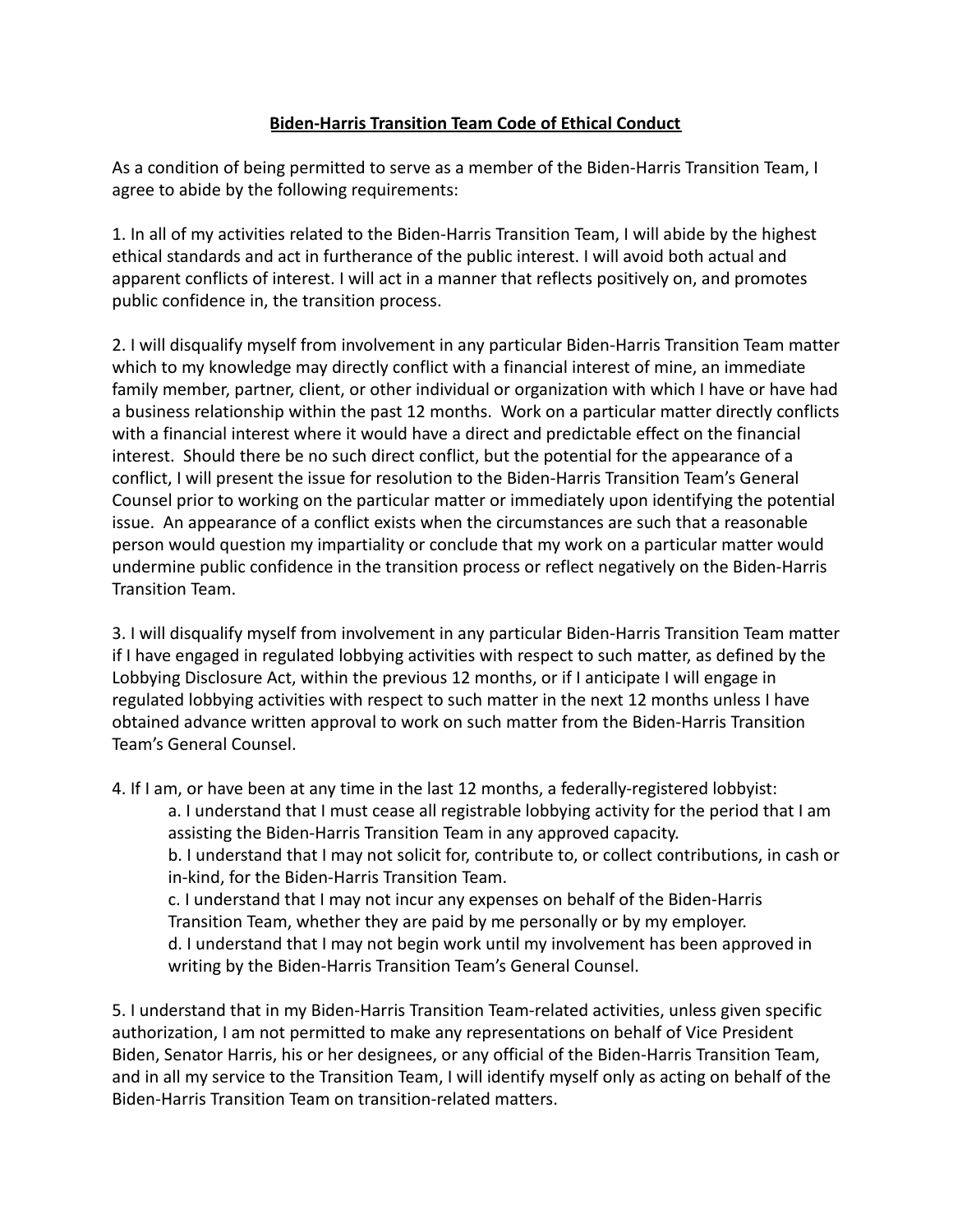6. I understand that authorization is required from the Biden-Harris Transition Team's Executive Director or the Executive Director's designee before seeking, on behalf of the Biden-Harris Transition Team, access to any non-public information.

7. I will hold in confidence any non-public information provided to me in the course of my duties with the Biden-Harris Transition Team and exclusively use such information for purposes of the Biden-Harris Transition Team.

8. I will not use or permit to be used any non-public information provided to me in the course of my duties with the Biden-Harris Transition Team, in any manner, for personal or private gain for myself or any other party at any time during or after the transition. In all cases, neither I nor, if applicable, my spouse, minor children or our financial advisors or agents, will buy or sell any stock in any entity during the course of my work with the Biden-Harris Transition Team without the advance written approval of the General Counsel or her designee; provided, however, that this requirement does not apply to "excepted investment funds" as defined by the Office of Government Ethics (i.e., that it is independently managed, widely held, and either publicly traded or widely diversified).

9. I will not refer to my work for the Biden-Harris Transition Team during my service on the Biden-Harris Transition Team and for the 12 months thereafter in any business or other professional marketing materials.

10. During my service with the Biden-Harris Transition Team, I will not communicate with or appear before, with the intent to influence, any federal department or agency with respect to which I have substantial responsibility during the activities of the Biden-Harris Transition Team, on behalf of any other person or entity (except federal, state, local or tribal government entities). I will promptly cause my firm or organization to establish reasonable procedures to assure that I will not participate in any undertaking with respect to which I am affected by this provision.

11. For 12 months following the conclusion of my service with the Biden-Harris Transition Team, I will not on behalf of any person or entity (except federal, state, local or tribal government entities) communicate with or appear before, for compensation and with the intent to influence, any cabinet department or federal agency on a particular matter for which I had substantial responsibility during my service on the Biden-Harris Transition Team.

12. I will conserve and protect any federal property entrusted to me, and shall not use federal property, including motor vehicles or other forms of transportation, stationery, printing, equipment and supplies, other than for purposes directly related to the activities of the Biden-Harris Transition Team.

13. Neither I nor any member of my immediate family will solicit or accept any money or thing of value as an inducement, reward or thank you to influence in any way the Biden-Harris Transition Team's operations or decisions. This prohibition includes accepting a gift from